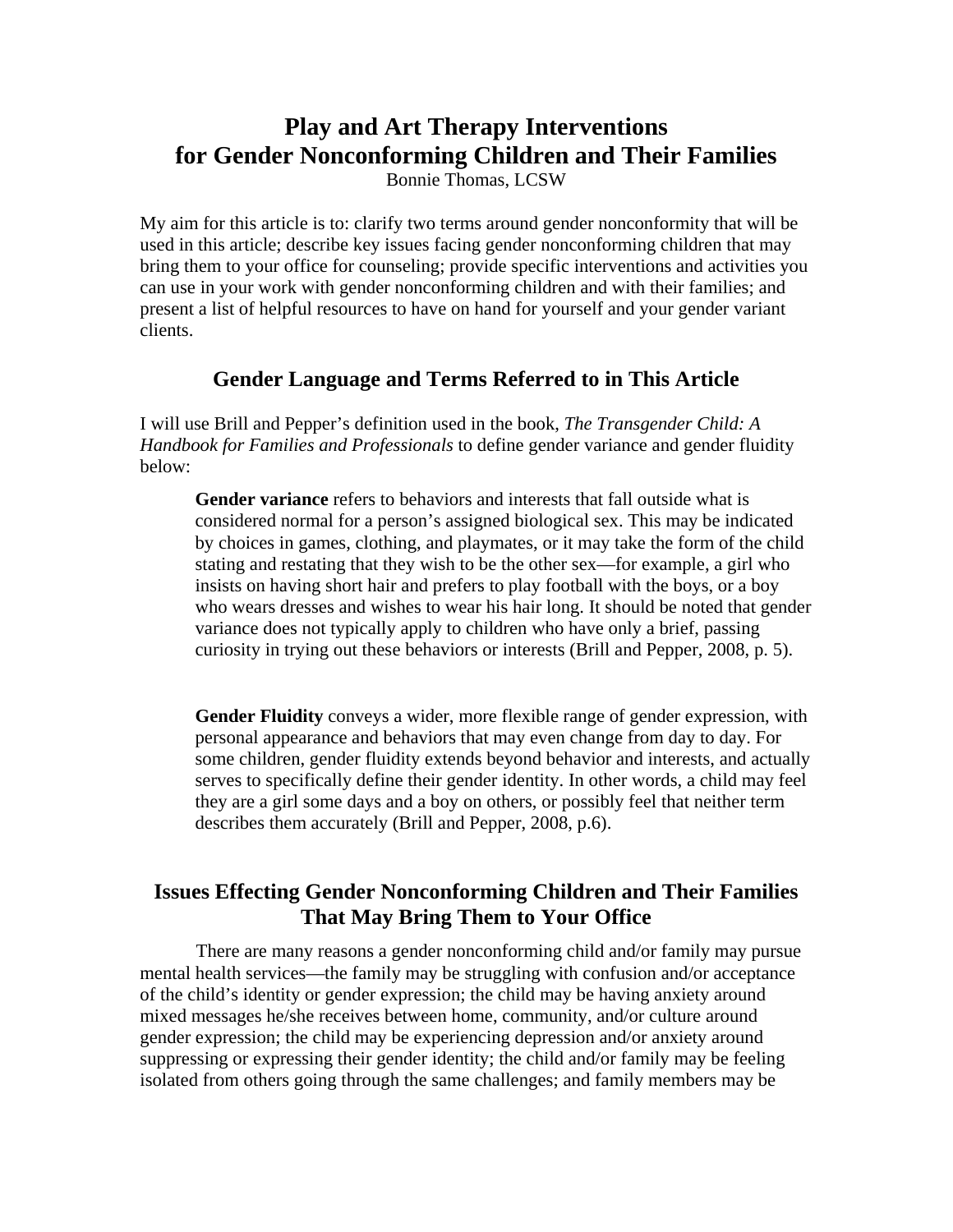grieving the loss of the child's gender. These are some examples—there are certainly more.

Perrin, Menvielle, and Tuerk wrote an article in *Contemporary Pediatrics* noting, "Families with a gender variant child often experience considerable stigma, isolation, and emotional distress" (Perrin, Menvielle, and Tuerk, 2007). When families commit to accepting their gender nonconforming children for who they are, these children are less likely to face these maladies. Perrin, Menvielle, and Tuerk go on to say that:

Researchers have established a clear link between accepting family attitudes and behaviors toward their lesbian, gay, bisexual, and transgender (LGBT) children and significantly decreased risk and better overall health in adulthood. The study shows that specific parental and caregivers behaviors—such as advocating for their children when they are mistreated because of their LGBT identity or supporting their gender expression—protects against depression, substance abuse, suicidal thoughts and suicide attempts in adulthood (PhysOrg, 2010).

Mental health professionals can work with the family to:

- 1. Provide psychoeducation about gender variance and gender nonconformity
- 2. Explore and encourage ways the family can support the child's identity and expression—in incremental steps if needed for resistant families
- 3. Assist in any grief work with the family
- 4. Provide resources for the family so they feel less isolated.
- 5.

Other therapeutic issues may arise as well, but these can be key issues where parents and families need added support. Mental health professionals may need to expand their role and act as an advocate for their clients. For example, mental health professionals can connect clients to a greater gender-nonconforming community or other gender nonconforming services, and can advocate meeting other providers to provide a safe community for the client.

There are a number of clinical issues that may arise in individual sessions—including strengthening self-esteem, managing anxiety symptoms, and developing conflict resolution skills. Children are often managing various social situations, enduring bullying, and dealing with questions regarding their gender nonconforming toys or clothing. Peers may even ask the child if they are a boy or a girl.

Play therapy can be a natural way for the child to address difficult issues. The Association of Play Therapy defines play therapy as "the systematic use of a theoretical model to establish an interpersonal process wherein trained play therapists use the therapeutic powers of play to help clients prevent or resolve psychosocial difficulties and achieve optimal growth and development" (Association of Play Therapy, http://www.a4pt.org). Play therapists use play to help children express their needs and feelings and develop new solutions to difficult problems.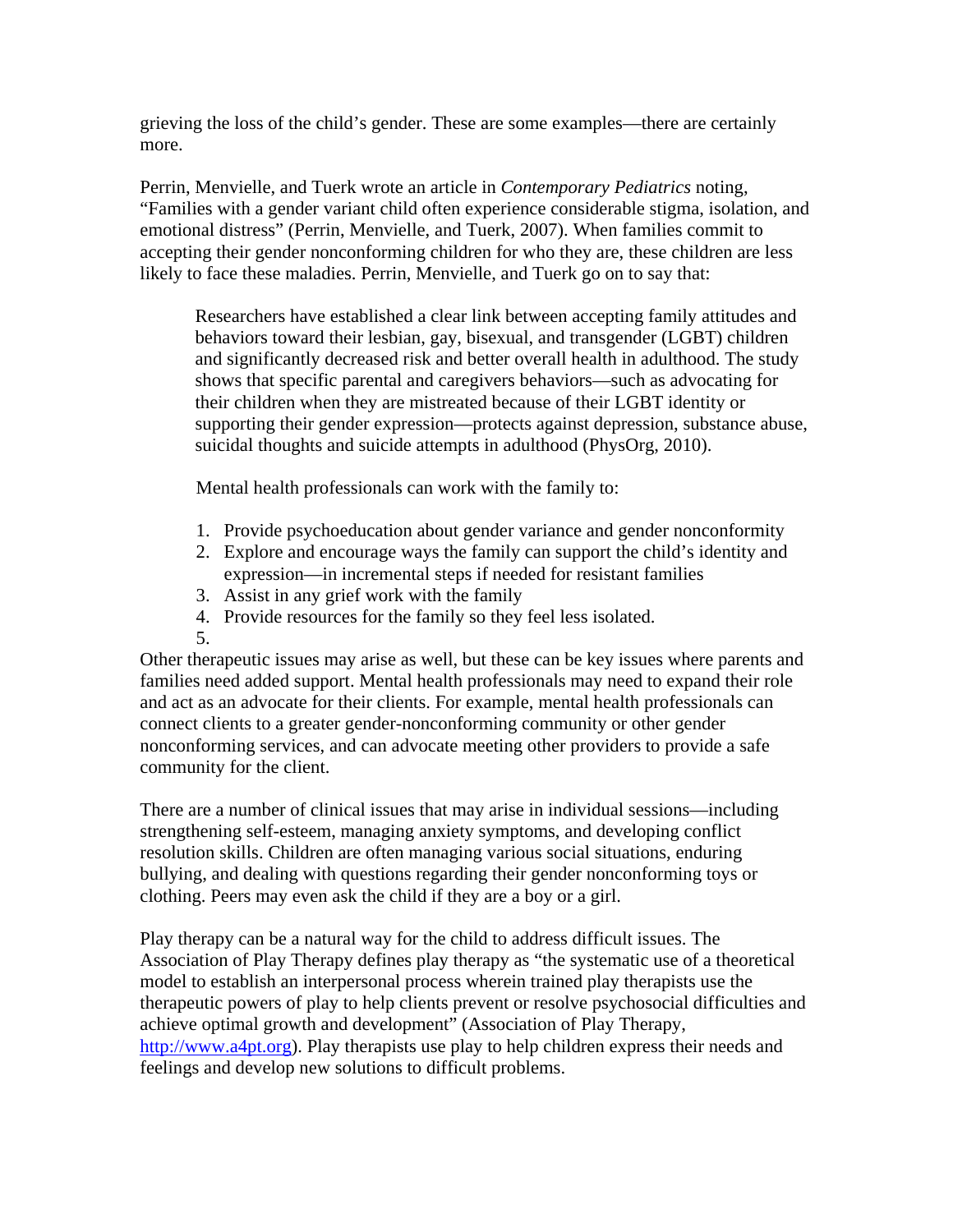Play therapy and other creative interventions are discussed in the next section—these are child-friendly activities that address various issues facing gender nonconforming children and their families.

# **The Gender Nonconforming Friendly Office**

The clinical setting should be stocked with a variety of toys and books that are gender neutral or gender nonconforming. Below is a list of helpful books:

- 1. *Sometimes the Spoon Runs Away With Another Spoon* by Jacinta Bunnell
- 2. *My Princess Boy* by Cheryl Kilodavis
- 3. *It's Okay To Be Different* by Todd Parr
- 4. *William's Doll* by Charlotte Zolotow
- 5. *The Princess Knight* by Cornelia Funke
- 6. *Pirate Girl* by Cornelia Funke

Some toys and play therapy items to have on hand include:

1. Dress up clothes

2. Sand tray figurines representing gender stereotypical figurines, gender nonconforming figurines, and figurines with dual identities or dual characteristics (i.e. a mermaid, half fish and half human)

- 3. Dollhouse and dolls
- 4. Vehicles such as race cars and monster trucks
- 5. Superheroes and action figures

## **Play and Art Activities**

#### 1. **Observation during Assessment**

When the family comes to the initial session to sign paperwork and complete the assessment, it is helpful to have a basket of toys on hand that the child can play with. The basket can have figurines such as fairies, princesses, mermaids, cars, and monster trucks. The practitioner can observe how comfortable the family members are with the child's choice of play which may provide assessment information about the family's comfort level with the child's gender identity and the family's communication style around gender issues. For example, the practitioner can observe if the family reacts receptively to a male child choosing to play with the mermaids (Mokalla, 2011).

#### 2. **Create gender variant figurines for play**

Materials needed: art supplies such as fabric, glue, yarn, markers, and wooden peg dolls which can be purchased at crafts shops or online at http://www.etsy.com/search/supplies?q=peg+doll.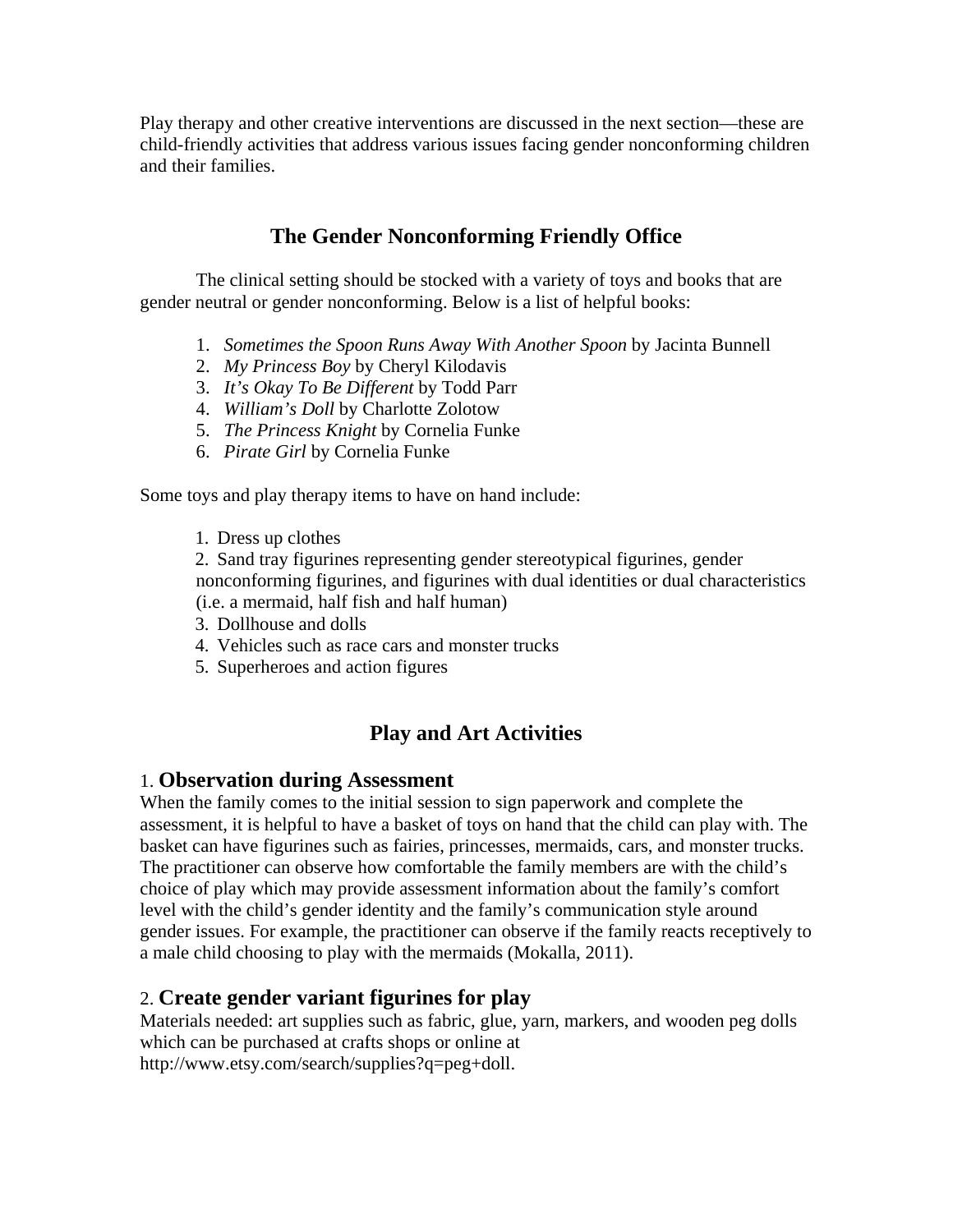The child and family members are instructed to create a figurine (each family member designs their own) that represents a gender variant or gender nonconforming person. Some clients have chosen to have a person that is male on one side and female on the other; others have chosen more androgynous representations of a person; and some may even create a male or female figurine that actually looks like the opposite gender than the creator.

Once the figurines have been created, facilitate a discussion. For example, ask each family member to describe the figurine they made and what was easy, as well as not easy, about creating it. Ask, "If your figurine were a real person, what do you think he/she would need to feel happy or loved?"

This activity can also be used in individual therapy. The child creates the figurine and then leaves it in the office (in a safe space) so that the child has the opportunity to use the figurine in a few therapeutic ways:

- 1. In a family sculpture
- 2. In sand tray work
- 3. In pretend play, such as playing with the figurine in the dollhouse

# 3. **Sand tray**

Many play therapists are trained in sand tray work with clients. Sand tray work with gender nonconforming children can be a rich and healing experience. Barbara Turner, author of *The Handbook of Sandplay Therapy* notes: "The act of creating a series of three dimensional sandplays facilitates healing and transformation by bringing up conflicts from the unconscious in symbolic form and by allowing a healthy re-ordering of psychological contents" (Turner, 2005, p.2).

A client, for example, may bury or hide objects repeatedly in their sandplay which *may* indicate they have a secret or a need for keeping something hidden in real life. Mokalla notes you can explore this with the client. For example, you can ask, "What does the need to come out from the sand?" (Mokalla, 2011).

## 4. **Paper chains**

Once the family and clinician have created a mutually agreed upon goal for treatment they can then break the long term goal down into smaller goals. For some families, small "baby step" goals may be needed. Have the family create a paper chain with these goals written on them—one "baby step" goal per paper link. They can take the paper chain home, if desired, and hang it where the family can see it. As the family progresses they can remove the links as each goal is reached. The family can choose a way to celebrate when the paper chain gets down to the last link. Some examples of paper chains used with gender nonconforming clients may include having the family:

1. Gather information about gender-conformity via texts and supportive websites (listed at the end of the article)

2. Read these resources and discuss in family meetings or family sessions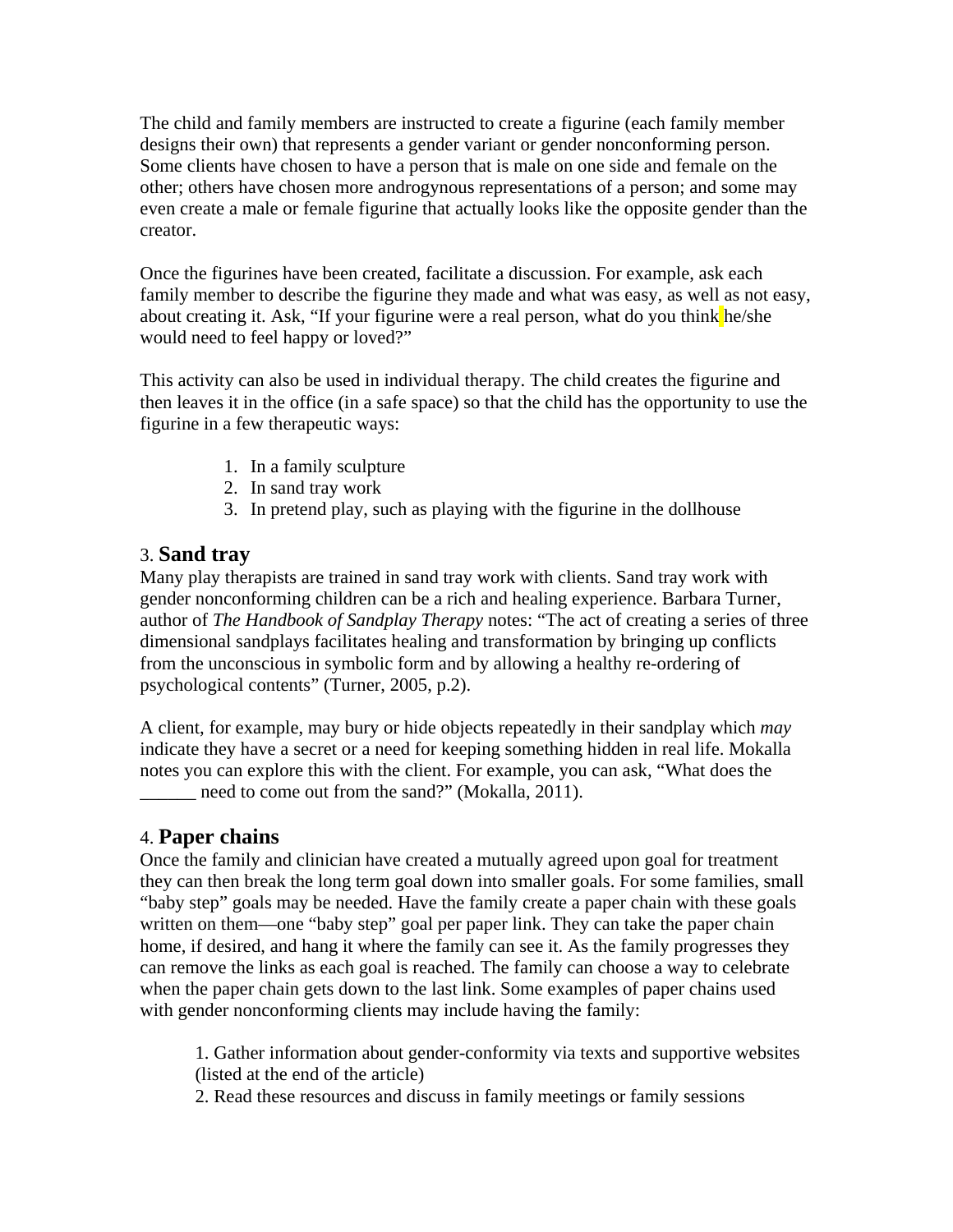- 3. Discuss steps for how to support the child
- 4. Practice stress management techniques

## **5. Box of love**

Gender nonconforming children may struggle with self-esteem, especially if they sense tension within the family around their gender identity, if they live in a non-supportive community, or experience depressive symptoms.

The parent(s) are provided with strips of paper and markers and are asked to write down positive statements about the gender nonconforming child. If needed prompt using one or more of the following suggestions:

"What does the child do that makes you smile?" "What does the child do really well?" "Does the child get good grades in any subject?" "Write about a time the child did something kind for someone else."

When the strips of paper are complete, the child inserts them in a shoebox. When the child is feeling low in confidence or self-esteem, he/she can look through the box of positive messages.

To take this one step further, ask the caregiver(s) to collect more comments and words of encouragement from other people such as family friends, relatives, teachers, and other supportive people.

There are also many play and art activities from general texts that apply very nicely to gender nonconforming children and their families. Some examples are listed below:

#### **Assessment and Treatment Activities for Children, Adolescents and Families Volume Two: Practitioners Share Their Most Effective Techniques**  Edited by Liana Lowenstein, 2010. Toronto: Champion Press.

- 1. "Bag of Rocks" by Sally A. Loughrin—a great exercise for families to aid discussion around what it feels like when we hold in uncomfortable feelings or hold on to secrets (pp. 78-79).
- 2. "Cool and Calm Feather Breathing Dragon" by Joanne Gobeil—an engaging activity for younger children and their families to practice deep breathing as a calming skill (pp. 82-83).
- 3. "My Future in the Crystal Ball" by Stephanie Niewoehner—facilitates discussion around how the child views his/her future (pp. 94-95).
- 4. "Inside the Special Box" by Debra Danilewitz—an activity aimed at increasing the child's sense of importance and self-esteem (pp. 119-120).

### **Creative Coping Skills for Children: Emotional Support through Arts and Crafts Activities**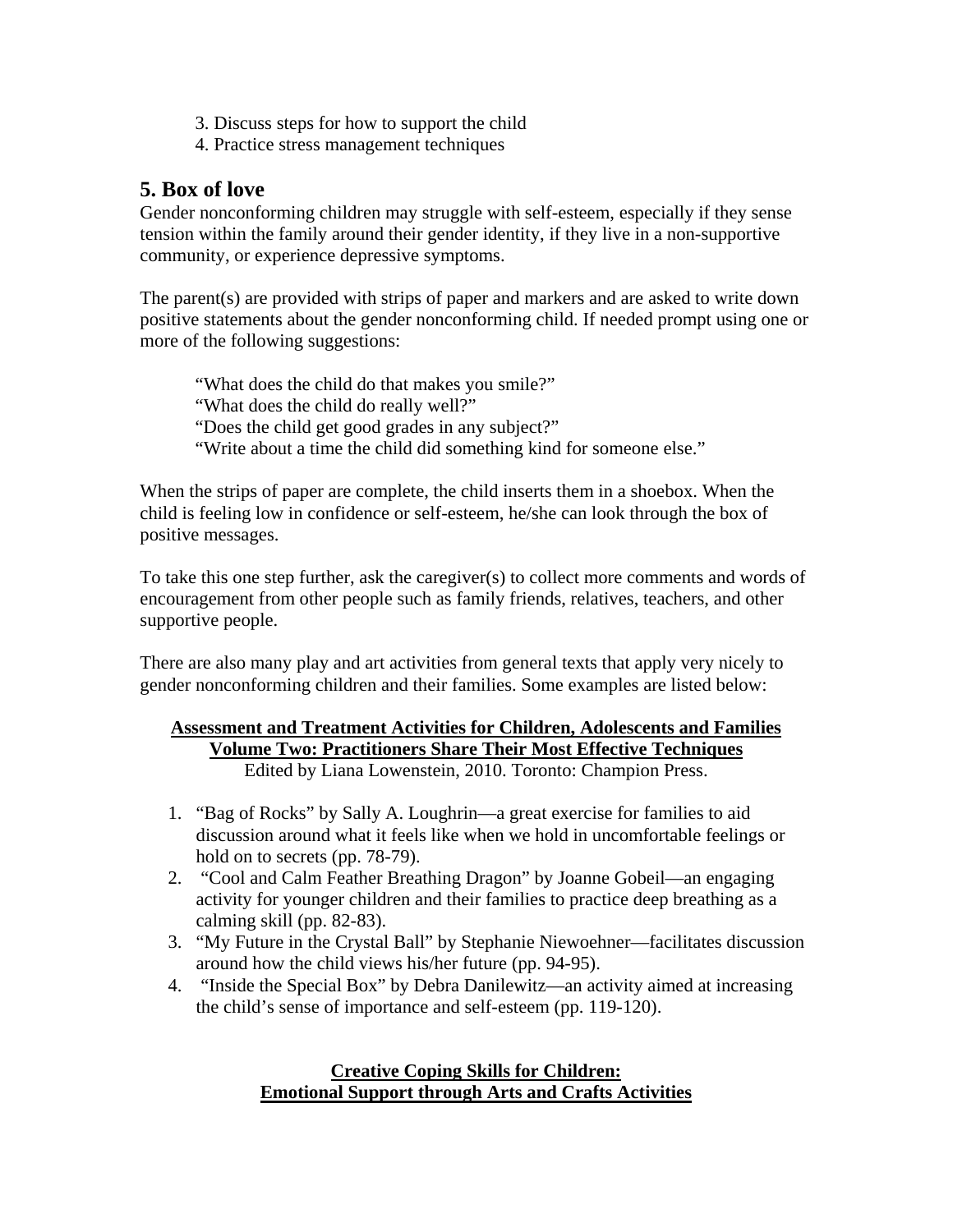Bonnie Thomas, 2009. London and Philadelphia: Jessica Kingsley Publishing.

- 1. "Support Bracelets and Necklaces": The child creates a bracelet or necklace with beads and/or charms that represent their emotional supports and passions (pp. 41- 44).
- 2. "Power Animals": The child chooses an animal he/she can relate to and draws strength from it during challenging life moments. For example, for gender nonconforming children, it can be helpful to talk about animals that transform and change within their lifecycles. Butterflies can be useful when using the metaphor of the chrysalis and/or metamorphosis, as well as the snake and the shedding of its skin when it needs to grow (pp. 59-61).
- 3. "Coping Skills Tool Kit": The client creates a kit for themselves containing reminders and objects that help them calm and cope more effectively (pp. 62-63).
- 4. "Wish Fairies": Children make wish fairies out of clothespin pegs and craft materials. A wish is written on a strip of paper and wrapped around the fairy before decorating—a fun and creative activity that helps clients state what they wish for or what they need (p. 91).
- 5. "Wishing Wands": Children create wishing wands as an imaginative way to express wishes and talk about their hopes and dreams (pp. 92-92).
- 6. "Worry Vacations": The child uses playful visualization techniques to picture their worries going on vacation to various places (pp. 147-148).
- 7. "Worry Pizza": Creates a visual for client and clinician about what the child is worrying about and which worries are the biggest (pp. 150-151).

### **Creative Expression Activities for Teens: Exploring Identity through Art, Craft and Journaling**

Bonnie Thomas, 2011. London and Philadelphia: Jessica Kingsley Publishing.

- 1. "Photojournalism": The client creates a photo journal of his/her transition from one gender to another, or his/her struggle with gender identity in general (p. 23).
- 2. "Letter to Your Child Self": The client writes a letter to his/her child self telling him/her what he/she needed to hear from an older person or mentor at a younger stage of life (p. 42).
- 3. "Secrets with Wings": If the client has not disclosed to the family or public about his/her gender identity, he/she can create a piece of art that portrays what it is like to have this secret. He/she could also create a piece of artwork that has the "secret" somewhere hidden in it as a way to "get it out" and release it in treatment (p. 44).
- 4. "Mixed Media Self-Portraits": The client creates a self-portrait in which his/her gender identity is expressed or represented (p. 50).
- 5. "Mini Graphic Novels": The client creates a mini graphic novel/story about his/her struggle with gender identity (p. 88).
- 6. "Wish Book": The client writes a journal entry about what life would look and feel like if he/she lived as the "other" gender (p. 90).
- 7. "Freedom From": The client writes a journal entry about how his/her life would be different if he/she were born a different gender; if society was more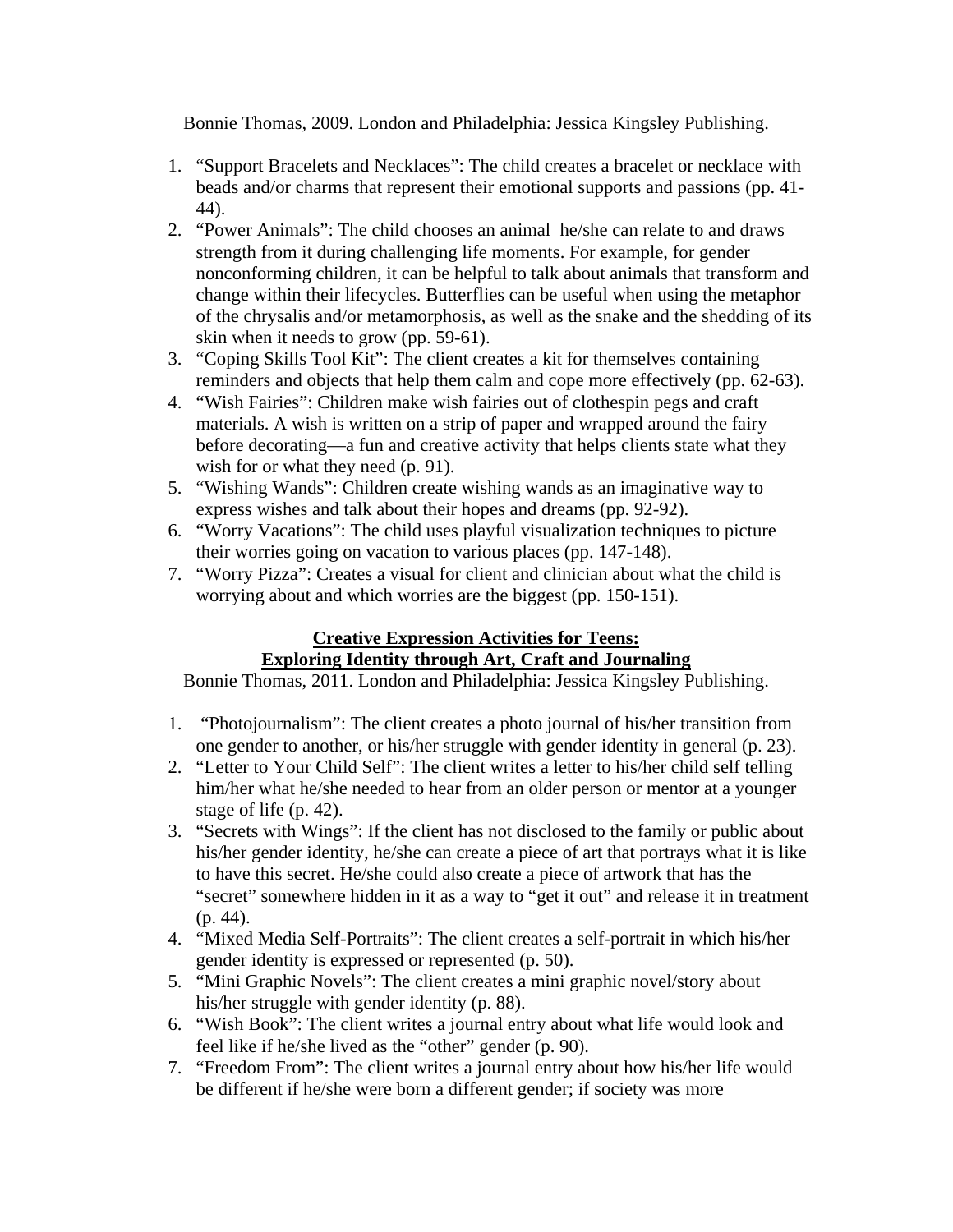comfortable coping with gender fluidity; or if the client were the gender he/she desired (p. 93).

- 8. "Personal Mantra": The client creates a piece of art with his/her personal mantra (p. 46).
- 9. "Inspiration Decks": The client creates a deck of cards with inspiring images, quotes, or reminders about what inspires and supports him/her (p. 66).

# **Helpful Resources**

# **Websites:**

1. Gender Spectrum- http://www.genderspectrum.org

Gender Spectrum provides resources including:

- a sample medical carry letter
- a model school policy
- recreational sports policy
- legal support
- handouts for parents
- information on medical provider trainings
- information on mental health provider trainings
- mental health provider consultations

2. GIDInfo (Gender Identity Disorder Information)-

http://www.hemingways.org/GIDinfo/therapy.htm

Provides links to lists of gender therapists in the US and other countries as well as a plethora of information for the person seeking professional support for gender related issues.

#### 3. Mermaids- http://mermaidsuk.org.uk

Provides links to resources all over the world for gender nonconforming children and their families.

4. PFLAG (Parents, Families and Friends of Lesbians and Gays)- http://www.pflag.org

Offers information, support, and links to multiple resources, including those for transgendered and/or gender nonconforming individuals..

5. TransKids Purple Rainbow Foundation- http://www.transkidspurplerainbow.com Provides general information and support for gender nonconforming children and their families.

6.GeMS Clinic (Gender Management Service Clinic at Children's Hospital Boston) http://www.childrenshospital.org/clinicalservices/Site2280/mainpageS2280P0.html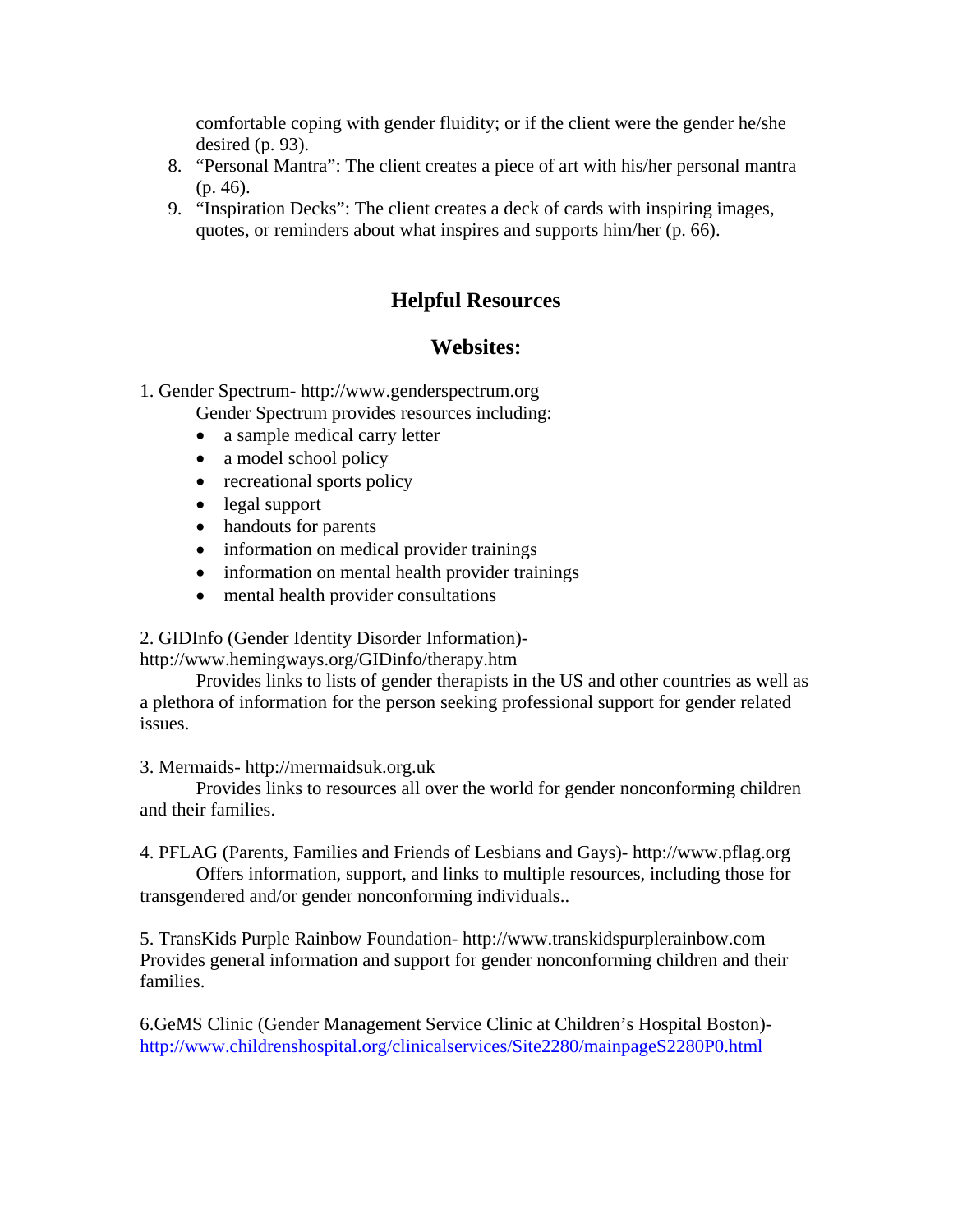If the current page is not loading, go to the Children's Hospital website and search "GeMS". The GeMS program offers medical services to children, including gender transitioning.

### **Texts for the Clinician**

1. Brill, Stephanie, and Rachael Pepper. 2008. *The Transgendered Child: A Handbook for Families and Professionals*. San Francisco: Cleis Press Inc.

### **Handouts for Families**

1. "Contemporary Pediatrics Guide for Raising Gender Variant Children": http://contemporarypediatrics.modernmedicine.com/contpeds/data/articlestandard//contpe ds/092005/148384/article.pdf

2. "Coming Out Trans to Your Parents and Family": http://www.pflag.org/fileadmin/user\_upload/TNET/Coming\_Out\_Trans.pdf

#### **References:**

Brill, S., and R. Pepper. (2008). *The Transgendered Child: A Handbook for Families and Professionals*. San Francisco: Cleis Press Inc.

Lowenstein, L. (2010). *Assessment and Treatment Activities for Children, Adolescents and Families Volume Two: Practitioners Share Their Most Effective Techniques*. Toronto: Champion Press.

Perrin, E., E. Menvielle, and C. Tuerk. (2007). "To the Beat of a Different Drummer: The Gender Variant Child." *Contemporary Pediatrics*. http://www.imatyfa.org/permanent\_files/to-the-beat-of-a-different-drummer-6-2007.pdf.

*Play Therapy Defined*. (n.d.) http://www.a4pt.org/ps.playtherapy.cfm.

*Study Finds Acceptance of LGBT Youth Protects Against Depression, Substance Abuse, Suicide*. (n.d.) http://www.physorg.com/news/2010-12-family-lgbt-youth-depressionsubstance.html/.

Thomas, B. (2009). *Creative Coping Skills for Children: Emotional Support through Arts and Crafts Activities*. London: Jessica Kingsley Publishing.

Thomas, B. (2011). *Creative Expression Activities for Teens: Exploring Identity through Art, Craft and Journaling*. London: Jessica Kingsley Publishing.